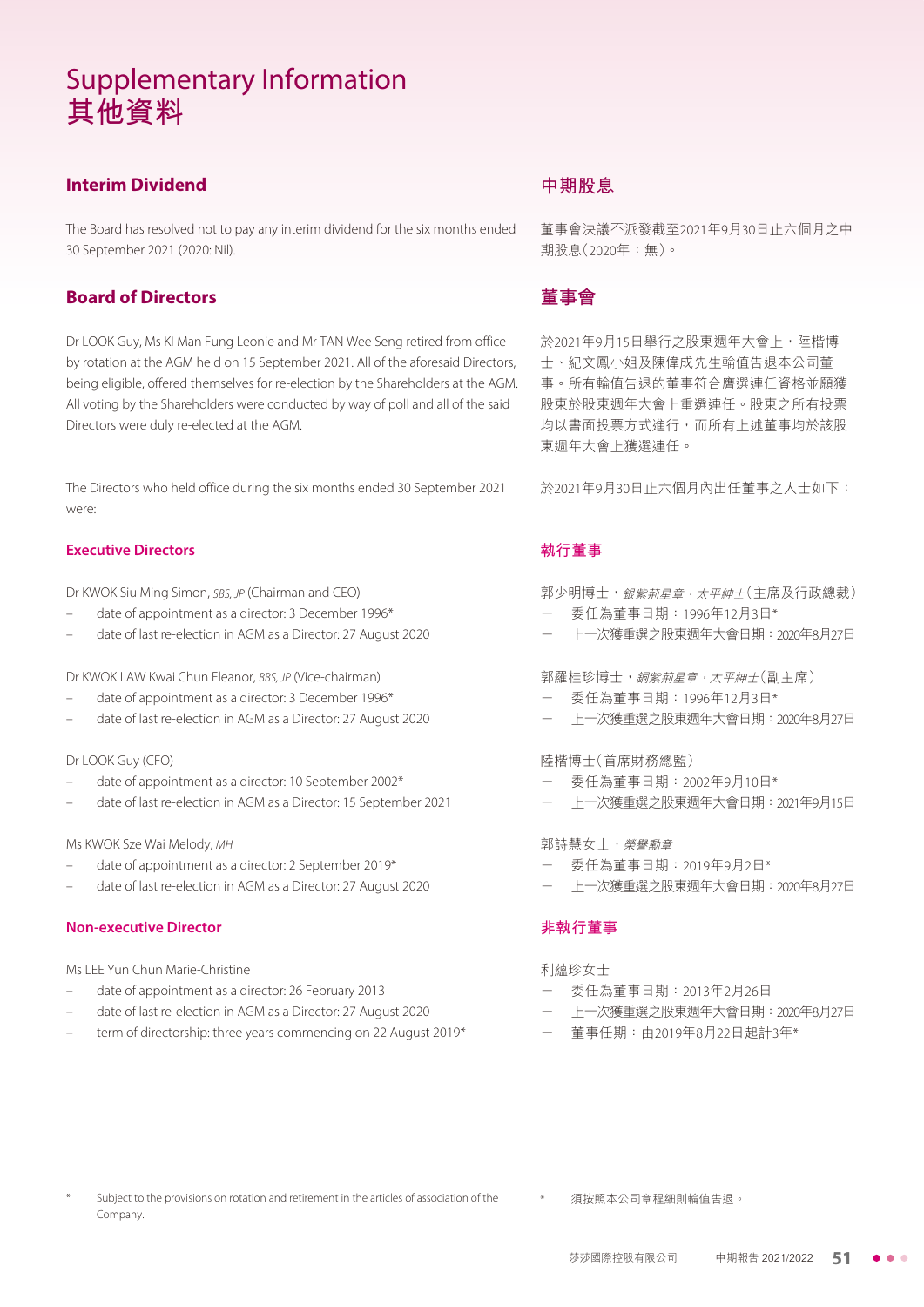### **Board of Directors (continued)**

#### **Independent Non-executive Directors**

Ms KI Man Fung Leonie, GBS, SBS, JP

- date of appointment as a director: 15 December 2006
- date of last re-election in AGM as a Director: 15 September 2021
- term of directorship: three years commencing on 15 December 2018\*#

#### Mr TAN Wee Seng

- date of appointment as a director: 11 March 2010
- date of last re-election in AGM as a Director: 15 September 2021
- term of directorship: three years commencing on 26 August 2019\*

#### Mr CHAN Hiu Fung Nicholas, MH, JP

- date of appointment as a director: 2 September 2019
- date of last re-election in AGM as a Director: 27 August 2020
- term of directorship: three years commencing on 27 August 2020\*

### **Related Party Transaction**

The rental paid to an entity wholly owned by executive directors disclosed in Note 26 to the condensed consolidated interim financial information do not constitute discloseable connected transaction under the Listing Rules.

### **Issue of Shares**

No new shares were issued during the six months ended 30 September 2021.

### **董事會(續)**

#### **獨立非執行董事**

紀文鳳小姐,金紫荊星章, <br>紀文鳳小姐,金紫荊星章, 銀紫荊星章, 太平紳士

- 委任為董事日期:2006年12月15日
- 上一次獲重選之股東週年大會日期:2021年9月15日
- 董事任期:由2018年12月15日起計3年\*#

#### 陳偉成先生

- 委任為董事日期:2010年3月11日
- 上一次獲重選之股東週年大會日期:2021年9月15日
- 董事任期:由2019年8月26日起計3年\*

#### 陳曉峰先生,榮譽勳章,太平紳士

- 委任為董事日期:2019年9月2日
- 上一次獲重選之股東週年大會日期:2020年8月27日
- 董事任期:由2020年8月27日起計3年\*

### **關聯方交易**

根據上市規則,於簡明綜合中期財務資料附註26所 披露之租金付予執行董事全資擁有之公司並不構成 任何須予披露的關連交易。

### **發行股份**

於截至2021年9月30日止六個月期間,本公司並無發 行股份。

Subject to the provisions on rotation and retirement in the articles of association of the Company.

Ms Ki's current three-year term of appointment shall expire on 14 December 2021. Following the recommendation of the Nomination Committee, the Company offered to re-appoint Ms Ki as an independent non-executive director for a further term of three years commencing on 15 December 2021.

紀小姐現時三年之任期將於2021年12月14日屆滿。董事 會根據提名委員會的建議,給予紀小姐續任為本公司獨 立非執行董事,三年任期由2021年12月15日開始。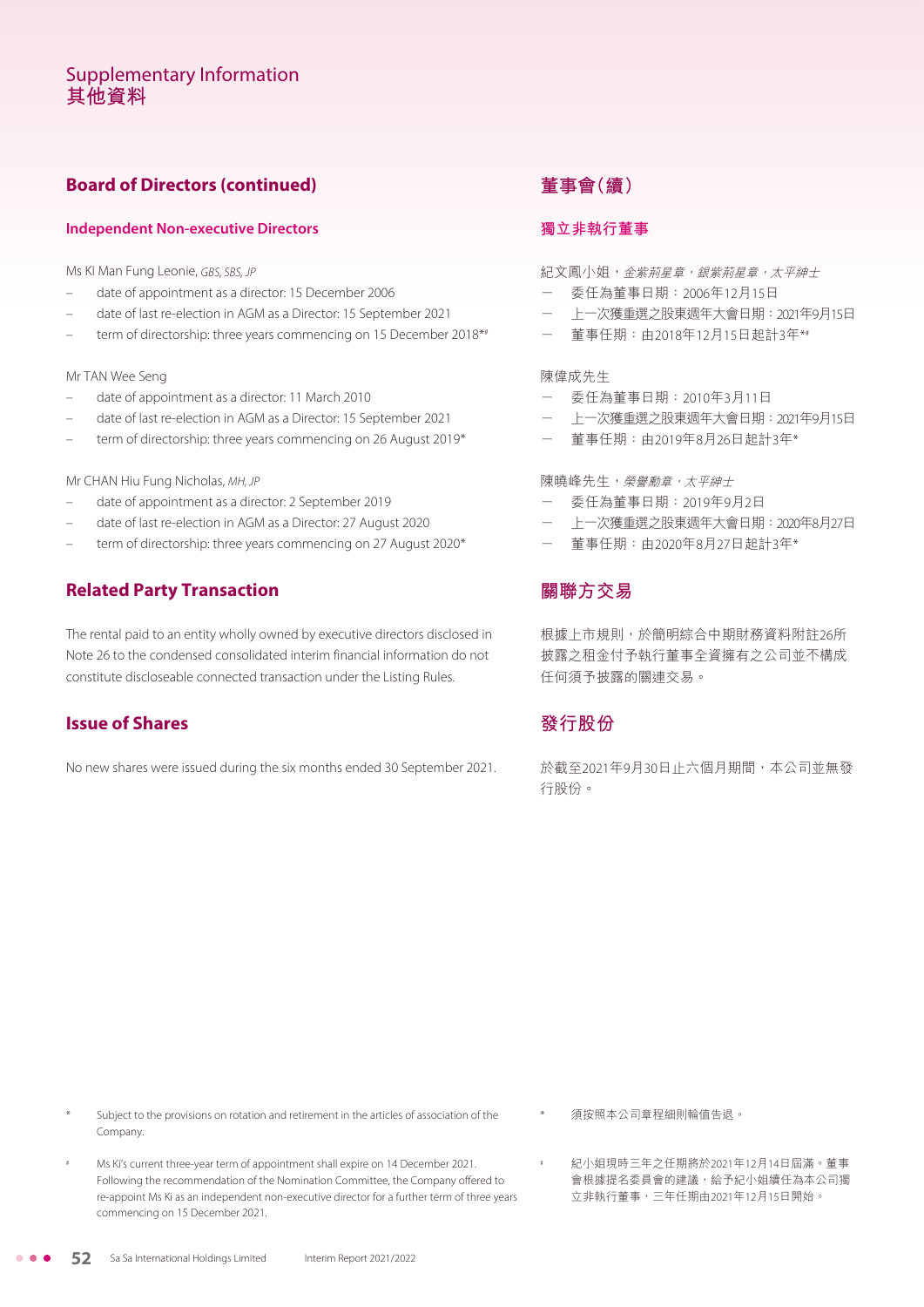### **Share Options**

#### **(I) 2002 Share Option Scheme**

A share option scheme was approved by the Shareholders at the AGM held on 29 August 2002 (the "2002 Share Option Scheme"). The 2002 Share Option Scheme was terminated and a new share option scheme was adopted pursuant to resolutions passed by the Shareholders on 23 August 2012 (the "2012 Share Option Scheme"). The 2012 Share Option Scheme became unconditional and effective on 27 August 2012. Upon termination of the 2002 Share Option Scheme, no further options could be granted under it but its provisions continued to govern options granted under this scheme up to and including 23 August 2012.

Details of the share options granted under the 2002 Share Option Scheme and their movements during the period are set out below:

### **購股權**

#### **(I) 2002購股權計劃**

購股權計劃於2002年8月29日舉行之股東週年大 會上獲股東通過採納(「2002年購股權計劃」)。 本公司之股東於2012年8月23日通過決議終止 2002購股權計劃,並採納一個新購股權計劃 (「2012年購股權計劃」)。2012年購股權計劃於 2012年8月27日無條件生效。2002年購股權計 劃經終止後,再無購股權可根據此計劃予以授 出,惟該計劃之條文繼續對截至並包括2012年8 月23日根據此計劃已授出的購股權具有約束力。

按2002年購股權計劃授出之購股權詳情及於期 內之變動載列如下:

#### Number of Share Options 購股權數目

| Name<br>姓名                | Date of grant<br>授予日期     | Subscription<br>price per<br>Share<br>每股股份<br>認購價<br>$(HK\$<br>(港元) | Exercise period<br>行使期                                    | Outstanding<br>as at<br>1 April 2021<br>於2021年<br>4月1日<br>未獲行使 | Granted<br>during<br>the period<br>於期內授予 | Exercised<br>during<br>the period<br>於期內獲行使 | Lapsed<br>during<br>the period<br>於期內失效 | Outstanding<br>as at<br>30 September<br>2021<br>於2021年<br>9月30日<br>未獲行使 |
|---------------------------|---------------------------|---------------------------------------------------------------------|-----------------------------------------------------------|----------------------------------------------------------------|------------------------------------------|---------------------------------------------|-----------------------------------------|-------------------------------------------------------------------------|
| <b>Directors</b><br>董事    |                           |                                                                     |                                                           |                                                                |                                          |                                             |                                         |                                                                         |
| Dr LOOK Guy<br>陸楷博士       | 1 Mar 2012<br>2012年3月1日   | 4.77                                                                | 28 Feb 2014 to 28 Feb 2022<br>2014年2月28日至2022年2月28日       | 4,690,998                                                      |                                          |                                             |                                         | 4,690,998                                                               |
|                           |                           |                                                                     | 28 Feb 2015 to 28 Feb 2022<br>2015年2月28日至2022年2月28日       | 4,690,998                                                      |                                          |                                             |                                         | 4,690,998                                                               |
|                           |                           |                                                                     | 1 Sep 2013 to 28 Feb 2022(1)<br>2013年9月1日至2022年2月28日(1)   | 3,381,996                                                      |                                          |                                             |                                         | 3,381,996                                                               |
|                           |                           |                                                                     | 1 Sep 2014 to 28 Feb 2022(1)<br>2014年9月1日至2022年2月28日(1)   | 4,690,998                                                      |                                          |                                             |                                         | 4,690,998                                                               |
|                           |                           |                                                                     | 25 Jun 2015 to 28 Feb 2022(1)<br>2015年6月25日至2022年2月28日(1) | 4,690,998                                                      |                                          |                                             |                                         | 4,690,998                                                               |
| Ms KWOK Sze<br>Wai Melody | 17 Jun 2011<br>2011年6月17日 | 4.95                                                                | 17 Jun 2014 to 16 Jun 2021<br>2014年6月17日至2021年6月16日       | 50,000                                                         |                                          |                                             | (50,000)                                |                                                                         |
| 郭詩慧女士                     | 29 Jun 2012<br>2012年6月29日 | 4.85                                                                | 29 Jun 2015 to 28 Jun 2022<br>2015年6月29日至2022年6月28日       | 70,000                                                         |                                          |                                             |                                         | 70,000                                                                  |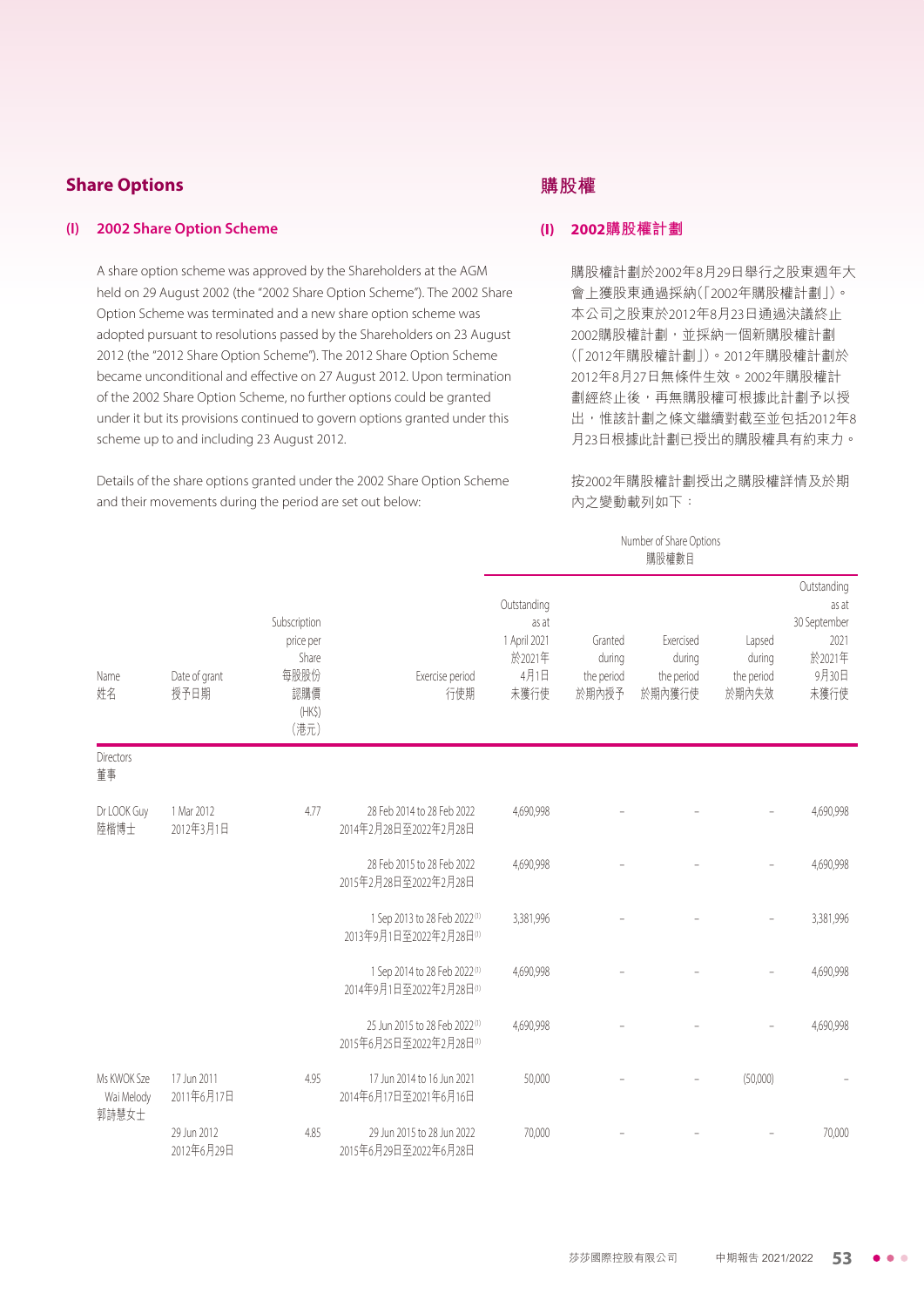### **Share Options (continued)**

### **購股權(續)**

#### **(I) 2002 Share Option Scheme (continued)**

#### **(I) 2002購股權計劃(續)**

Number of Share Options 購股權數目

| Name<br>姓名      | Date of grant<br>授予日期           | Subscription<br>price per<br>Share<br>每股股份<br>認購價<br>$(HK\$<br>(港元) | Exercise period<br>行使期                                                | Outstanding<br>as at<br>1 April 2021<br>於2021年<br>4月1日<br>未獲行使 | Granted<br>during<br>the period<br>於期內授予 | Exercised<br>during<br>the period<br>於期內獲行使 | Lapsed<br>during<br>the period<br>於期內失效 | Outstanding<br>as at<br>30 September<br>2021<br>於2021年<br>9月30日<br>未獲行使 |
|-----------------|---------------------------------|---------------------------------------------------------------------|-----------------------------------------------------------------------|----------------------------------------------------------------|------------------------------------------|---------------------------------------------|-----------------------------------------|-------------------------------------------------------------------------|
| Employees<br>僱員 | 17 Jun 2011<br>2011年6月17日       | 4.95                                                                | 17 Jun 2014 to 16 Jun 2021 <sup>(4)</sup><br>2014年6月17日至2021年6月16日(4) | 1,394,000                                                      |                                          |                                             | (1,394,000)                             |                                                                         |
|                 |                                 |                                                                     | 17 Jun 2014 to 16 Jun 2021(3)<br>2014年6月17日至2021年6月16日(3)             | 40,000                                                         |                                          |                                             | (40,000)                                |                                                                         |
|                 |                                 |                                                                     | 17 Jun 2014 to 16 Jun 2021 <sup>(5)</sup><br>2014年6月17日至2021年6月16日(5) | 40,000                                                         |                                          |                                             | (40,000)                                |                                                                         |
|                 |                                 |                                                                     | 17 Jun 2014 to 16 Jun 2021 <sup>(6)</sup><br>2014年6月17日至2021年6月16日6   | 50,000                                                         |                                          |                                             | (50,000)                                |                                                                         |
|                 | 29 Jun 2012(7)<br>2012年6月29日(7) | 4.85                                                                | 29 Jun 2015 to 28 Jun 2022<br>2015年6月29日至2022年6月28日                   | 2,164,000                                                      |                                          |                                             | (112,000)                               | 2,052,000                                                               |
|                 |                                 |                                                                     | 29 Jun 2015 to 28 Jun 2022(3)<br>2015年6月29日至2022年6月28日(3)             | 40,000                                                         |                                          |                                             |                                         | 40,000                                                                  |
|                 |                                 |                                                                     | 29 Jun 2015 to 28 Jun 2022(5)<br>2015年6月29日至2022年6月28日(5)             | 50,000                                                         |                                          |                                             |                                         | 50,000                                                                  |
|                 |                                 |                                                                     | 29 Jun 2015 to 28 Jun 2022(6)<br>2015年6月29日至2022年6月28日6               | 120,000                                                        |                                          |                                             |                                         | 120,000                                                                 |
|                 |                                 |                                                                     | 29 Jun 2015 to 28 Jun 2022(8)<br>2015年6月29日至2022年6月28日®               | 200,000                                                        |                                          |                                             |                                         | 200,000                                                                 |
|                 |                                 |                                                                     |                                                                       | 26,363,988                                                     | $\bar{a}$                                | $\bar{ }$                                   | (1,686,000)                             | 24,677,988                                                              |

There are no share options cancelled during the period.

The vesting period of all the outstanding share options and share options granted is the period beginning on the date of grant and ending on the date immediately before commencement of the exercise period.

期內並無購股權被註銷。

未獲行使的購股權及授予的購股權的歸屬期為 由授予日開始直至行使期開始的前一天止。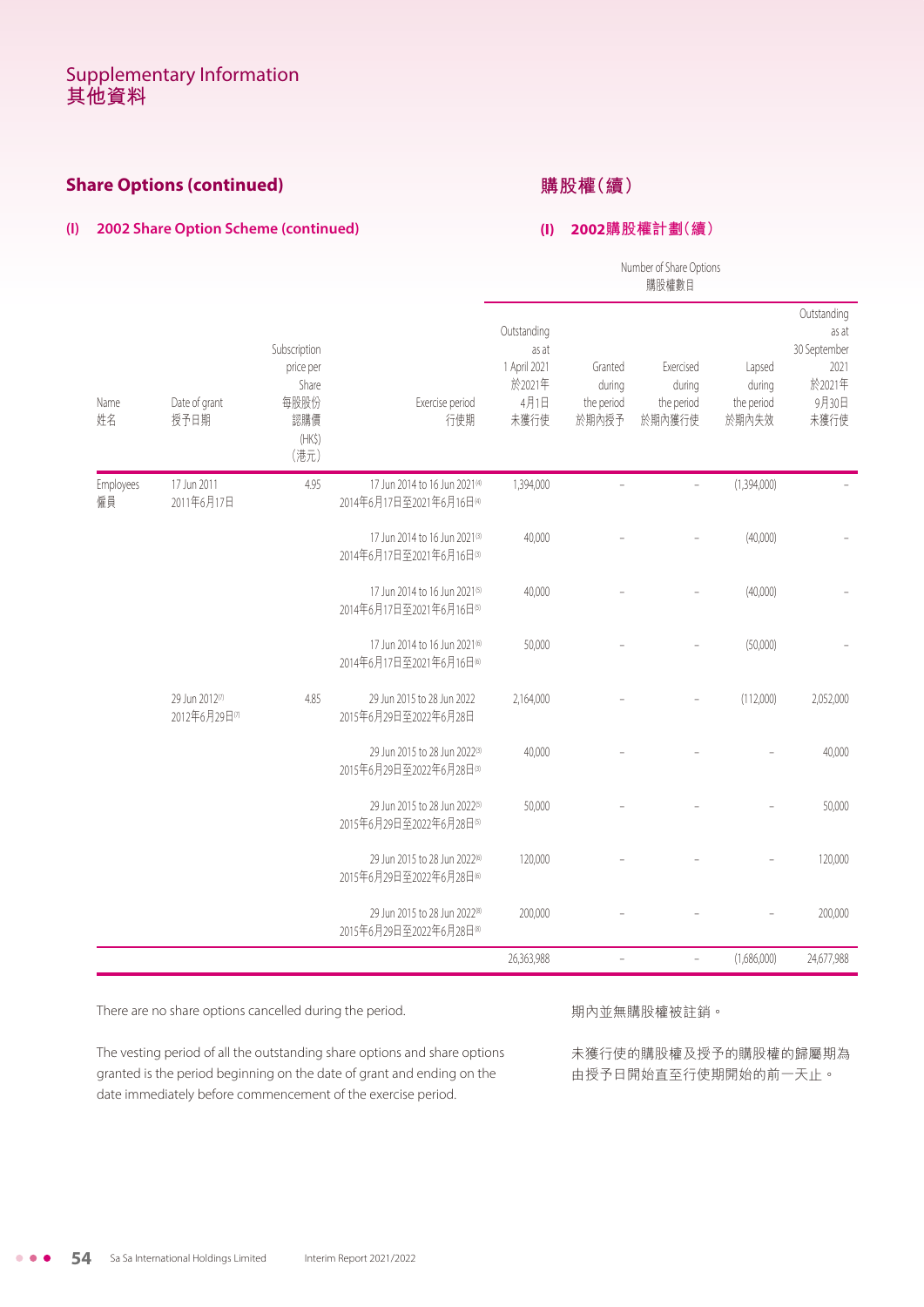#### **Share Options (continued)**

#### **(I) 2002 Share Option Scheme (continued)**

Notes:

- (1) The exercise of the share options is subject to certain performance targets that must be achieved by the director. The share options shall be exercised by the director not later than 28 February 2022.
- (2) On 30 September 2010, the Company granted share options to certain employees of the Company in order to reward them for contributing to the long term success of the business of the Group and to encourage and motivate them to continue to contribute to the success of the Group.
- (3) The grantee, Ms KWOK Lai Kwan Anna, is an associate of the chief executive and directors of the Company.
- (4) On 17 June 2011, the Company granted share options to certain employees of the Company in order to reward them for contributing to the long term success of the business of the Group and to encourage and motivate them to continue to contribute to the success of the Group.
- (5) The grantee, Mr KWOK Siu Hung Vincent, is an associate of the chief executive and directors of the Company.
- (6) The grantee, Ms KWOK Sea Nga Kitty, is an associate of the chief executive and directors of the Company.
- (7) On 29 June 2012, the Company granted 7,567,000 share options to certain employees of the Company in order to reward them for contributing to the long term success of the business of the Group and to encourage and motivate them to continue to contribute to the success of the Group. The exercise of 150,000 share options out of the outstanding balance of 2,462,000 share options as at 30 September 2021 is subject to certain performance targets that must be achieved by the related employees.
- (8) The grantee, Mr LAW Kin Ming Peter, is an associate of the chief executive and directors of the Company.

### **購股權(續)**

#### **(I) 2002購股權計劃(續)**

附註:

- (1) 該名董事必須達到若干表現指標才符合資格行使 購股權。該等購股權必須不遲於2022年2月28日行 使。
- (2) 本公司於2010年9月30日授出購股權予本公司若干 僱員,以獎賞該等僱員對本集團業務長線發展作 出貢獻及鼓勵和推動該等僱員對本集團業務繼續 作出貢獻。
- (3) 該名獲授購股權之人士(即郭麗群小姐)為本公司 行政總裁及董事之聯繫人。
- (4) 本公司於2011年6月17日授出購股權予本公司若干 僱員,以獎賞該等僱員對本集團業務長線發展作 出貢獻及鼓勵和推動該等僱員對本集團業務繼續 作出貢獻。
- (5) 該名獲授購股權之人士(即郭少雄先生)為本公司 行政總裁及董事之聯繫人。
- (6) 該名獲授購股權之人士(即郭詩雅小姐)為本公司 行政總裁及董事之聯繫人。
- (7) 本公司於2012年6月29日授出7,567,000股購股權 予本公司若干僱員,以獎賞該等僱員對本集團業 務長線發展作出貢獻及鼓勵和推動該等僱員對 本集團業務繼續作出貢獻。於2021年9月30日之 2,462,000股購股權餘額內,其中150,000股購股權須 待有關僱員達到若干表現指標,才符合資格行使 該等購股權。
- (8) 該名獲授購股權之人士(即羅建明先生)為本公司 行政總裁及董事之聯繫人。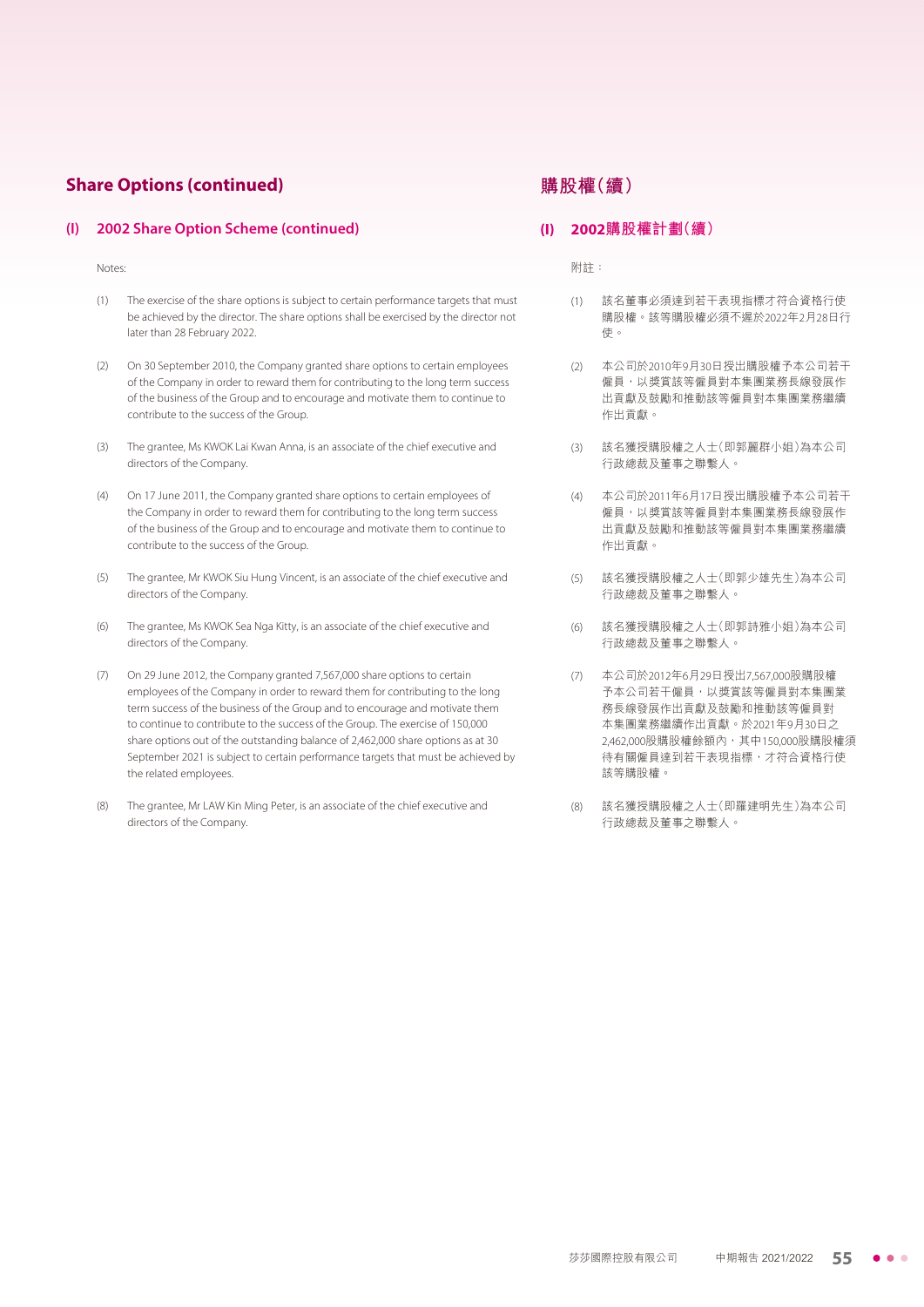### **Share Options (continued)**

#### **(II) 2012 Share Option Scheme**

The 2012 Share Option Scheme was adopted on 23 August 2012 and became unconditional and effective on 27 August 2012. Details of the share options granted under the 2012 Share Option Scheme and their movements during the period are set out below:

### **購股權(續)**

#### **(II) 2012年購股權計劃**

本公司於2012年8月23日採納2012購股權計劃, 該計劃於2012年8月27日無條件生效。按2012年 購股權計劃授出之購股權詳情及於期內之變動 載列如下:

|                                                |                           |                                                                     |                                                         | Number of Share Options<br>購股權數目                               |                                          |                                             |                                         |                                                                         |  |  |
|------------------------------------------------|---------------------------|---------------------------------------------------------------------|---------------------------------------------------------|----------------------------------------------------------------|------------------------------------------|---------------------------------------------|-----------------------------------------|-------------------------------------------------------------------------|--|--|
| Name<br>姓名                                     | Date of grant<br>授予日期     | Subscription<br>price<br>per Share<br>每股股份<br>認購價<br>$(HK\$<br>(港元) | Exercise period<br>行使期                                  | Outstanding<br>as at<br>1 April 2021<br>於2021年<br>4月1日<br>未獲行使 | Granted<br>during<br>the period<br>於期內授予 | Exercised<br>during<br>the period<br>於期內獲行使 | Lapsed<br>during<br>the period<br>於期內失效 | Outstanding<br>as at<br>30 September<br>2021<br>於2021年<br>9月30日<br>未獲行使 |  |  |
| Directors<br>董事                                |                           |                                                                     |                                                         |                                                                |                                          |                                             |                                         |                                                                         |  |  |
| Ms KWOK Sze<br>Wai Melody<br>郭詩慧女士             | 21 Jun 2013<br>2013年6月21日 | 8.07                                                                | 21 Jun 2016 to 20 Jun 2023<br>2016年6月21日至<br>2023年6月20日 | 50,000                                                         |                                          |                                             |                                         | 50,000                                                                  |  |  |
| Ms LEE<br>Yun Chun<br>Marie-Christine<br>利蘊珍女士 | 13 Apr 2018<br>2018年4月13日 | 4.65                                                                | 13 Apr 2020 to 12 Apr 2028<br>2020年4月13日至<br>2028年4月12日 | 100,000                                                        |                                          |                                             |                                         | 100,000                                                                 |  |  |
| Ms KI Man Fung<br>Leonie<br>紀文鳳小姐              | 13 Apr 2018<br>2018年4月13日 | 4.65                                                                | 13 Apr 2020 to 12 Apr 2028<br>2020年4月13日至<br>2028年4月12日 | 100,000                                                        |                                          |                                             |                                         | 100,000                                                                 |  |  |
| Mr TAN Wee<br>Seng<br>陳偉成先生                    | 13 Apr 2018<br>2018年4月13日 | 4.65                                                                | 13 Apr 2020 to 12 Apr 2028<br>2020年4月13日至<br>2028年4月12日 | 100,000                                                        |                                          |                                             |                                         | 100,000                                                                 |  |  |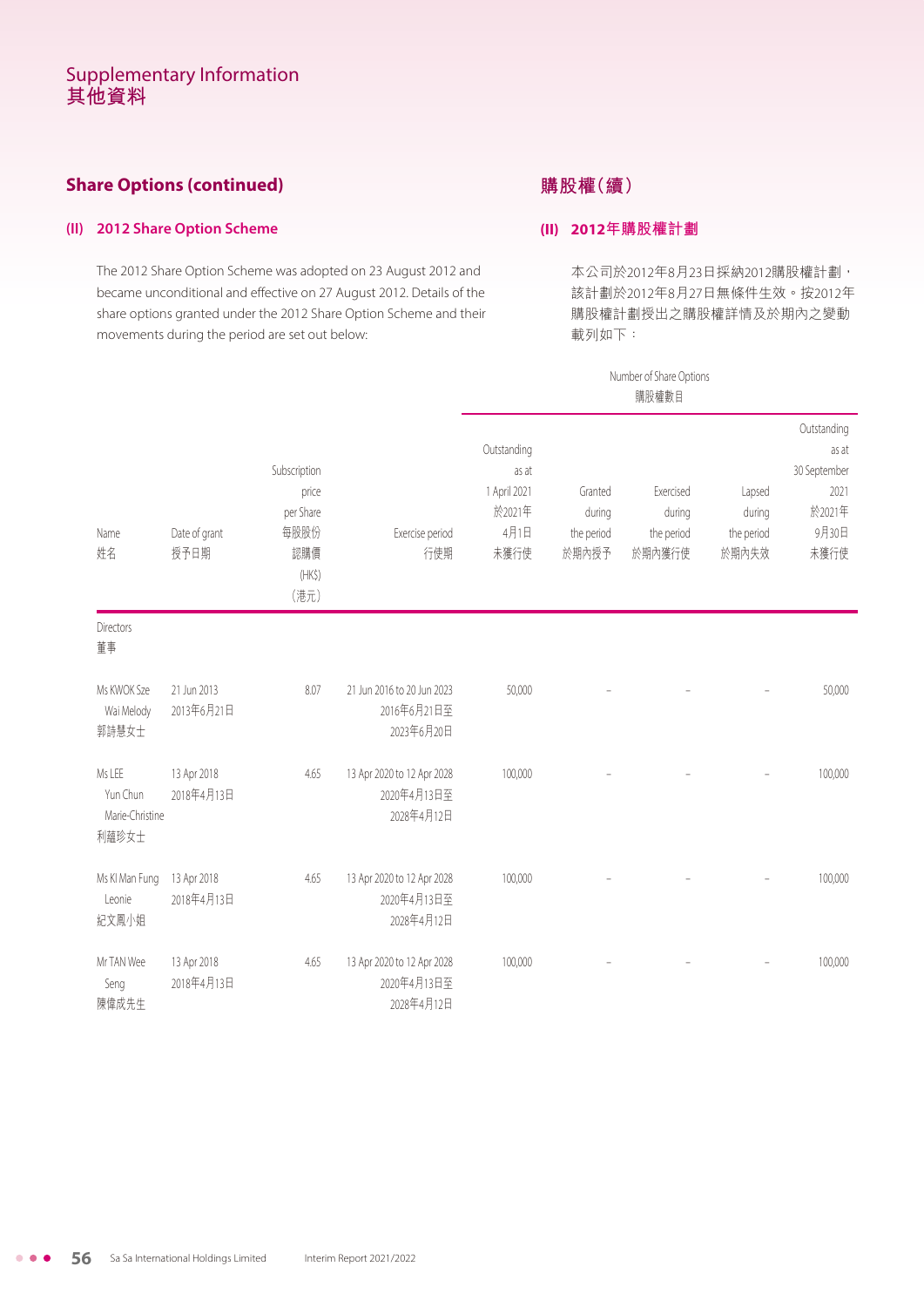### **Share Options (continued)**

### **購股權(續)**

#### **(II) 2012年購股權計劃(續)**

#### **(II) 2012 Share Option Scheme (continued)**

|                 |                           |                                                                          |                                                                           |                                                                |                                          | Number of Share Options<br>購股權數目            |                                         |                                                                         |
|-----------------|---------------------------|--------------------------------------------------------------------------|---------------------------------------------------------------------------|----------------------------------------------------------------|------------------------------------------|---------------------------------------------|-----------------------------------------|-------------------------------------------------------------------------|
| Name<br>姓名      | Date of grant<br>授予日期     | Subscription<br>price<br>per Share<br>每股股份<br>認購價<br>$(HK\zeta)$<br>(港元) | Exercise period<br>行使期                                                    | Outstanding<br>as at<br>1 April 2021<br>於2021年<br>4月1日<br>未獲行使 | Granted<br>during<br>the period<br>於期內授予 | Exercised<br>during<br>the period<br>於期內獲行使 | Lapsed<br>during<br>the period<br>於期內失效 | Outstanding<br>as at<br>30 September<br>2021<br>於2021年<br>9月30日<br>未獲行使 |
| Employees<br>僱員 | 21 Jun 2013<br>2013年6月21日 | 8.07                                                                     | 21 Jun 2016 to 20 Jun 2023(1)<br>2016年6月21日至<br>2023年6月20日(1)             | 3,394,000                                                      | $\overline{a}$                           | $\frac{1}{2}$                               | (275,000)                               | 3,119,000                                                               |
|                 |                           |                                                                          | 21 Jun 2016 to 20 Jun 2023(2)<br>2016年6月21日至<br>2023年6月20日(2)             | 50,000                                                         |                                          |                                             |                                         | 50,000                                                                  |
|                 |                           |                                                                          | 21 Jun 2016 to 20 Jun 2023(3)<br>2016年6月21日至<br>2023年6月20日(3)             | 20,000                                                         |                                          |                                             | (20,000)                                |                                                                         |
|                 |                           |                                                                          | 21 Jun 2016 to 20 Jun 2023(4)<br>2016年6月21日至<br>2023年6月20日(4)             | 100,000                                                        |                                          |                                             |                                         | 100,000                                                                 |
|                 |                           |                                                                          | 21 Jun 2016 to 20 Jun 2023 <sup>(5)</sup><br>2016年6月21日至<br>2023年6月20日(5) | 50,000                                                         |                                          |                                             |                                         | 50,000                                                                  |
|                 |                           |                                                                          | 21 Jun 2016 to 20 Jun 2023 <sup>(6)</sup><br>2016年6月21日至<br>2023年6月20日6   | 20,000                                                         |                                          |                                             |                                         | 20,000                                                                  |
|                 |                           |                                                                          | 21 Jun 2016 to 20 Jun 2023(7)<br>2016年6月21日至<br>2023年6月20日(7)             | 120,000                                                        |                                          |                                             |                                         | 120,000                                                                 |
|                 |                           |                                                                          |                                                                           | 4,104,000                                                      | $\overline{a}$                           | $\frac{1}{2}$                               | (295,000)                               | 3,809,000                                                               |

There are no share options cancelled during the period.

#### 期內並無購股權被註銷。

The vesting period of all the outstanding share options and share options granted is the period beginning on the date of grant and ending on the date immediately before commencement of the exercise period.

未獲行使的購股權及授予的購股權的歸屬期為 由授予日開始直至行使期開始的前一天止。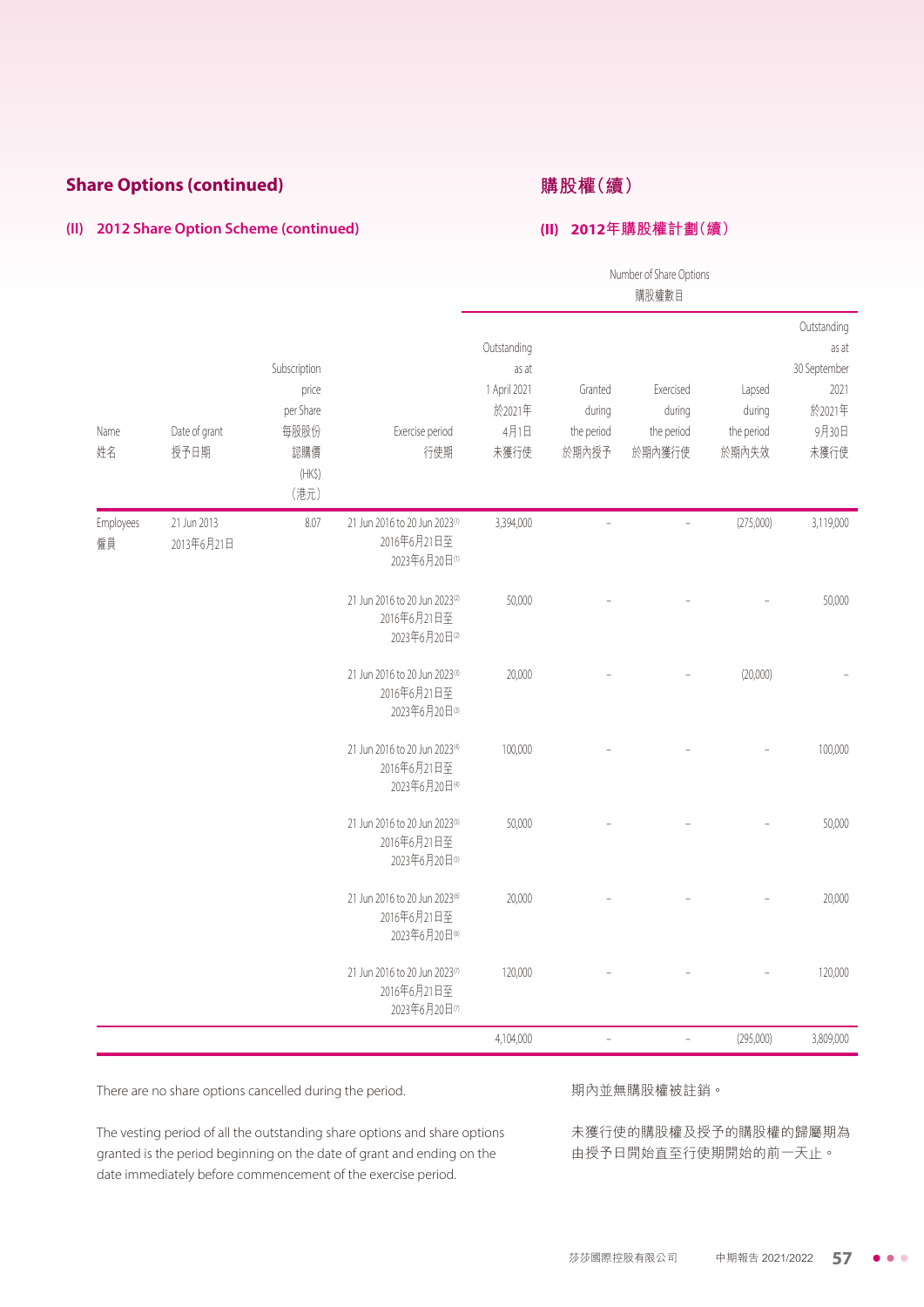### **Share Options (continued)**

#### **(II) 2012 Share Option Scheme (continued)**

Notes:

- (1) On 21 June 2013, the Company granted share options to certain employees of the Company in order to reward them for contributing to the long term success of the business of the Group and to encourage and motivate them to continue to contribute to the success of the Group.
- (2) The grantee, Ms KWOK Lai Kwan Anna, is an associate of the chief executive and directors of the Company.
- (3) The grantee, Ms KWOK Lai Ying Ann, is an associate of the chief executive and directors of the Company.
- (4) The grantee, Ms KWOK Sea Nga Kitty, is an associate of the chief executive and directors of the Company.
- (5) The grantee, Mr KWOK Siu Hung Vincent, is an associate of the chief executive and directors of the Company.
- (6) The grantee, Mr KWOK Siu Keung Paul, is an associate of the chief executive and directors of the Company.
- (7) The grantee, Mr LAW Kin Ming Peter, is an associate of the chief executive and directors of the Company.

#### **Share Award Scheme**

The share award scheme was adopted by the Board on 11 April 2014 (the "Share Award Scheme"). Under the Share Award Scheme, the Board may, from time to time, at its absolute discretion, select any eligible employees as selected employees and grant awarded Shares to them at no consideration. The awarded Shares were acquired by the independent trustee, at the costs of the Company, and held under a trust on and subject to, among others, the terms and conditions of the Share Award Scheme. Awarded Shares will be vested in the selected employees according to the terms of grant determined by the Board.

As at 30 September 2021, a total of 6,652,000 awarded Shares had been granted pursuant to the Share Award Scheme, out of which 335,000 awarded Shares remained unvested. During the period, a total of 15,000 awarded Shares lapsed and remained part of the trust fund under the Share Award Scheme.

### **購股權(續)**

#### **(II) 2012年購股權計劃(續)**

附註:

- (1) 本公司於2013年6月21日授出購股權予本公司若干 僱員,以獎賞該等僱員對本集團業務長線發展作 出貢獻及鼓勵和推動該等僱員對本集團業務繼續 作出貢獻。
- (2) 該名獲授購股權之人士(即郭麗群小姐)為本公司 行政總裁及董事之聯繫人。
- (3) 該名獲授購股權之人士(即郭麗英小姐)為本公司 行政總裁及董事之聯繫人。
- (4) 該名獲授購股權之人士(即郭詩雅小姐)為本公司 行政總裁及董事之聯繫人。
- (5) 該名獲授購股權之人士(即郭少雄先生)為本公司 行政總裁及董事之聯繫人。
- (6) 該名獲授購股權之人士(即郭少強先生)為本公司 行政總裁及董事之聯繫人。
- (7) 該名獲授購股權之人士(即羅建明先生)為本公司 行政總裁及董事之聯繫人。

### **股份獎勵計劃**

董事會於2014年4月11日採納股份獎勵計劃(「股份獎 勵計劃」)。根據股份獎勵計劃,董事會可不時全權 酌情決定甄選任何合資格僱員為經甄選僱員,並無 償向他們授出獎勵股份。獨立受託人將購入股份(費 用由本公司承擔)並根據股份獎勵計劃將其作為信託 基金的一部分持有。獎勵股份將根據董事會釐定的 授出條款歸屬予經甄選僱員。

於2021年9月30日,根據股份獎勵計劃授出合共 6,652,000股獎勵股份,其中335,000股獎勵股份尚未 歸屬。於期內,根據股份獎勵計劃,合共15,000股獎 勵股份已失效,並將其作為信託基金的一部分持有。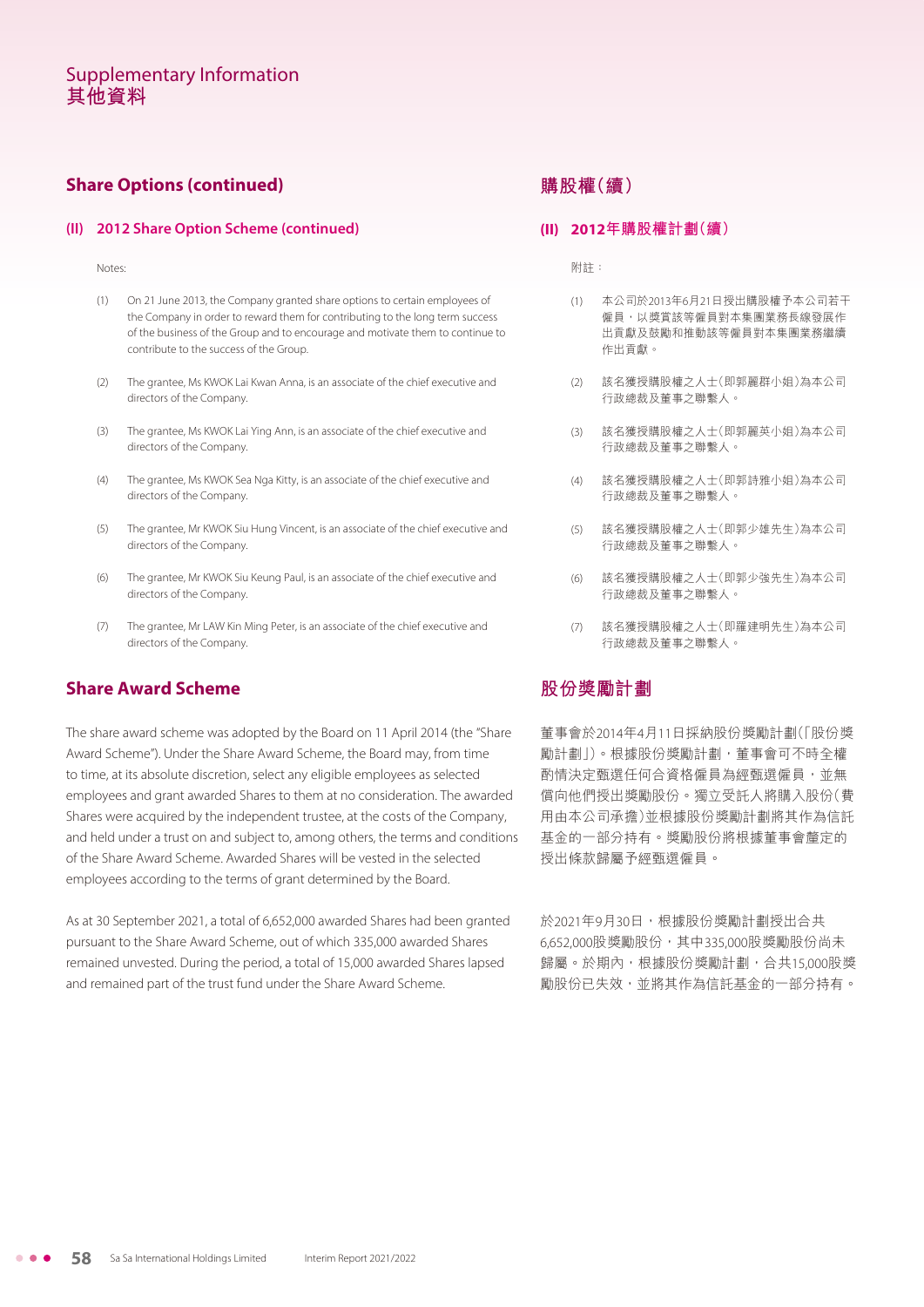### **Share Award Scheme (continued)**

### **股份獎勵計劃(續)**

Details of the awarded Shares granted under the Share Award Scheme and their movements during the period are set out below:

股份獎勵計劃授出之獎勵股份詳情及於期內之變動 載列如下:

|                 |                           |                                                                     |                                                         | Number of awarded Shares<br>獎勵股份數目                        |                                          |                                      |                                      |                                                                    |  |
|-----------------|---------------------------|---------------------------------------------------------------------|---------------------------------------------------------|-----------------------------------------------------------|------------------------------------------|--------------------------------------|--------------------------------------|--------------------------------------------------------------------|--|
| Name<br>姓名      | Date of award<br>授予日期     | Average<br>fair value<br>per Share<br>每股平均<br>公平值<br>$(HK\$<br>(港元) | Vesting period*<br>歸屬期*                                 | Outstanding<br>as at<br>1 April 2021<br>於2021年<br>4月1日未歸屬 | Awarded<br>during<br>the period<br>於期內授予 | Vested during<br>the period<br>於期內歸屬 | Lapsed during<br>the period<br>於期內失效 | Outstanding<br>as at<br>30 September<br>2021<br>於2021年<br>9月30日未歸屬 |  |
| Employees<br>僱員 | 29 Jun 2018<br>2018年6月29日 | 4.98                                                                | 29 Jun 2018 to 23 May 2021<br>2018年6月29日至<br>2021年5月23日 | 15,000                                                    |                                          | (15,000)                             |                                      |                                                                    |  |
|                 | 21 Jun 2019<br>2019年6月21日 | 2.25                                                                | 21 Jun 2019 to 30 Jun 2022<br>2019年6月21日至<br>2022年6月30日 | 200,000                                                   |                                          | (75,000)                             |                                      | 125,000                                                            |  |
|                 | 30 Sep 2019<br>2019年9月30日 | 1.74                                                                | 30 Sep 2019 to 26 Mar 2022<br>2019年9月30日至<br>2022年3月26日 | 60,000                                                    |                                          | (15,000)                             | (15,000)                             | 30,000                                                             |  |
|                 | 9 Oct 2020<br>2020年10月9日  | 1.31                                                                | 9 Oct 2020 to 30 Sep 2023<br>2020年10月9日至<br>2023年9月30日  | 180,000                                                   |                                          |                                      |                                      | 180,000                                                            |  |
|                 |                           |                                                                     |                                                         | 455,000                                                   | $\qquad \qquad -$                        | (105,000)                            | (15,000)                             | 335,000                                                            |  |

The period during which all the specified vesting conditions of the awarded Shares are to be satisfied. \* 為達到所有獎勵股份歸屬條件之期間。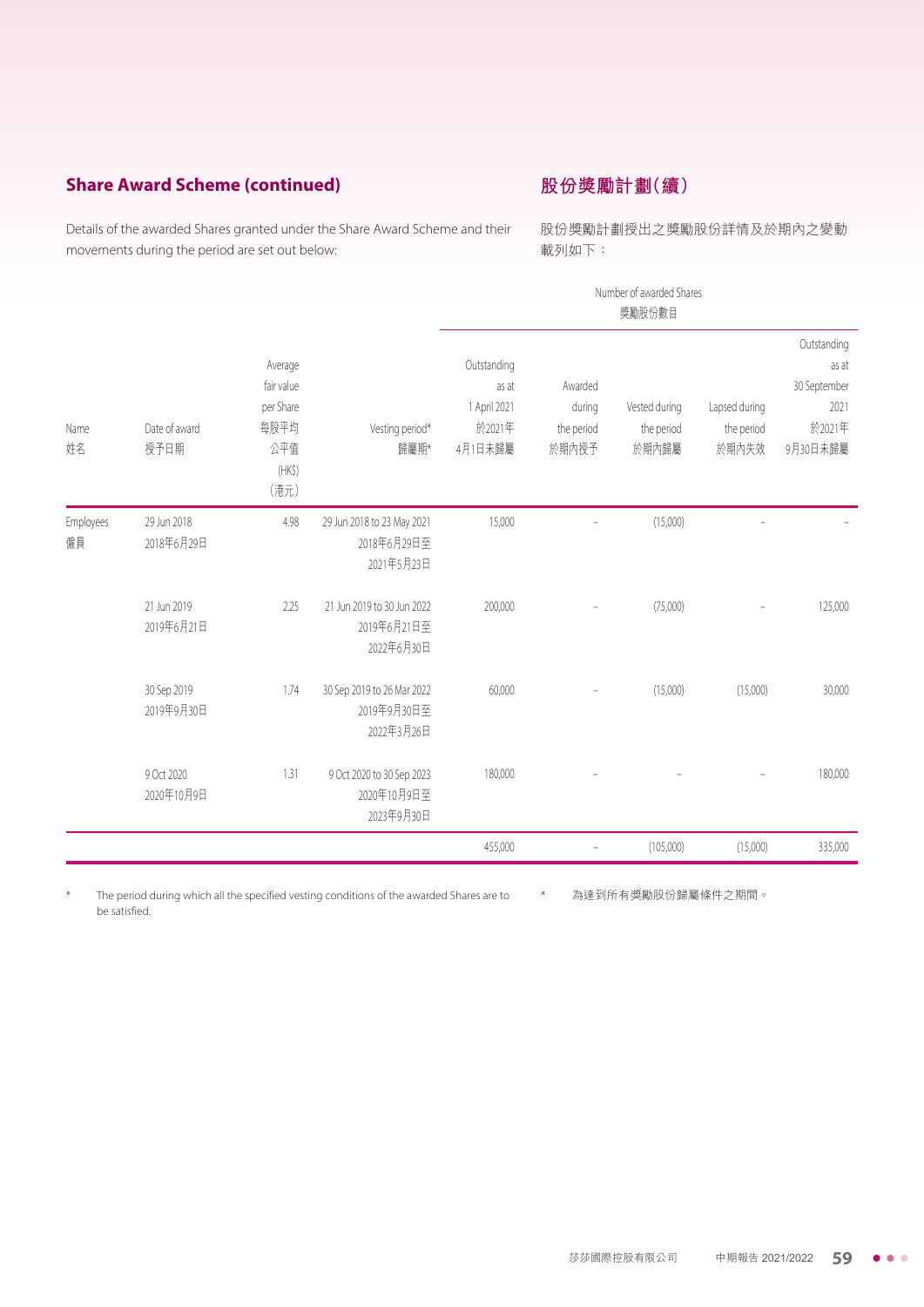### **Buy-back, Sale or Redemption of Shares**

During the six months ended 30 September 2021, there was no buy-back, sale or redemption of the Company's listed securities by the Company or any of its subsidiaries.

### **Directors' and Chief Executives' Interests and Short Positions in Shares, Underlying Shares and Debentures**

As at 30 September 2021, the interests and short positions of the Directors and chief executives of the Company in the shares, underlying shares and debentures of the Company or any of its associated corporations (within the meaning of Part XV of the SFO) as recorded in the register required to be kept by the Company under Section 352 of the SFO, or as otherwise required to be notified to the Company and the Stock Exchange pursuant to the Model Code, are set out below:

### **購回、出售或贖回股份**

本公司或其任何附屬公司於截至2021年9月30日止六 個月期內概無購回、出售或贖回本公司任何上市證 券。

## **董事及主要行政人員於股份、相關股份 及債券之權益及淡倉**

於2021年9月30日,本公司董事及主要行政人員於本 公司或其任何相聯法團(定義見證券條例第XV部)的 股份、相關股份及債券中擁有記載於本公司按證券 條例第352條須置存之登記冊內的權益或淡倉,或根 據標準守則須知會本公司及聯交所的權益或淡倉如 下:

#### **(I) Long Position in the Shares, Underlying Shares and Debentures of the Company (I) 擁有本公司股份、相關股份及債券之好倉**

|                                           |                               | Approximate<br>percentage of<br>the Shares in |                                |                                    |                           |                                           |
|-------------------------------------------|-------------------------------|-----------------------------------------------|--------------------------------|------------------------------------|---------------------------|-------------------------------------------|
| Name of Director<br>董事姓名                  | Personal<br>interests<br>個人權益 | Family<br>interests<br>家族權益                   | Corporate<br>interests<br>公司權益 | Derivatives<br>interests<br>衍生工具權益 | Total<br>interests<br>總權益 | issue <sup>(1)</sup><br>約佔已發行<br>股份百分比(1) |
| Dr KWOK Siu Ming Simon<br>郭少明博士           | 40,728,000                    |                                               | 1,946,734,297(2)               |                                    | 1,987,462,297             | 64.0458%                                  |
| Dr KWOK LAW Kwai Chun Eleanor<br>郭羅桂珍博士   |                               | 40,728,000                                    | 1,946,734,297(2)               | $\overline{\phantom{0}}$           | 1,987,462,297             | 64.0458%                                  |
| Dr LOOK Guy<br>陸楷博士                       | 450,000                       |                                               |                                | 22,145,988(3)                      | 22,595,988                | 0.7282%                                   |
| Ms KWOK Sze Wai Melody<br>郭詩慧女士           | 110,000                       | 6,000                                         |                                | 120,000(4)                         | 236,000                   | 0.0076%                                   |
| Ms I FF Yun Chun Marie-Christine<br>利蘊珍女士 |                               |                                               |                                | 100,000(5)                         | 100,000                   | 0.0032%                                   |
| Ms KI Man Fung Leonie<br>紀文鳳小姐            |                               |                                               |                                | 100,000(5)                         | 100,000                   | 0.0032%                                   |
| Mr TAN Wee Seng<br>陳偉成先生                  |                               |                                               |                                | 100,000(5)                         | 100,000                   | 0.0032%                                   |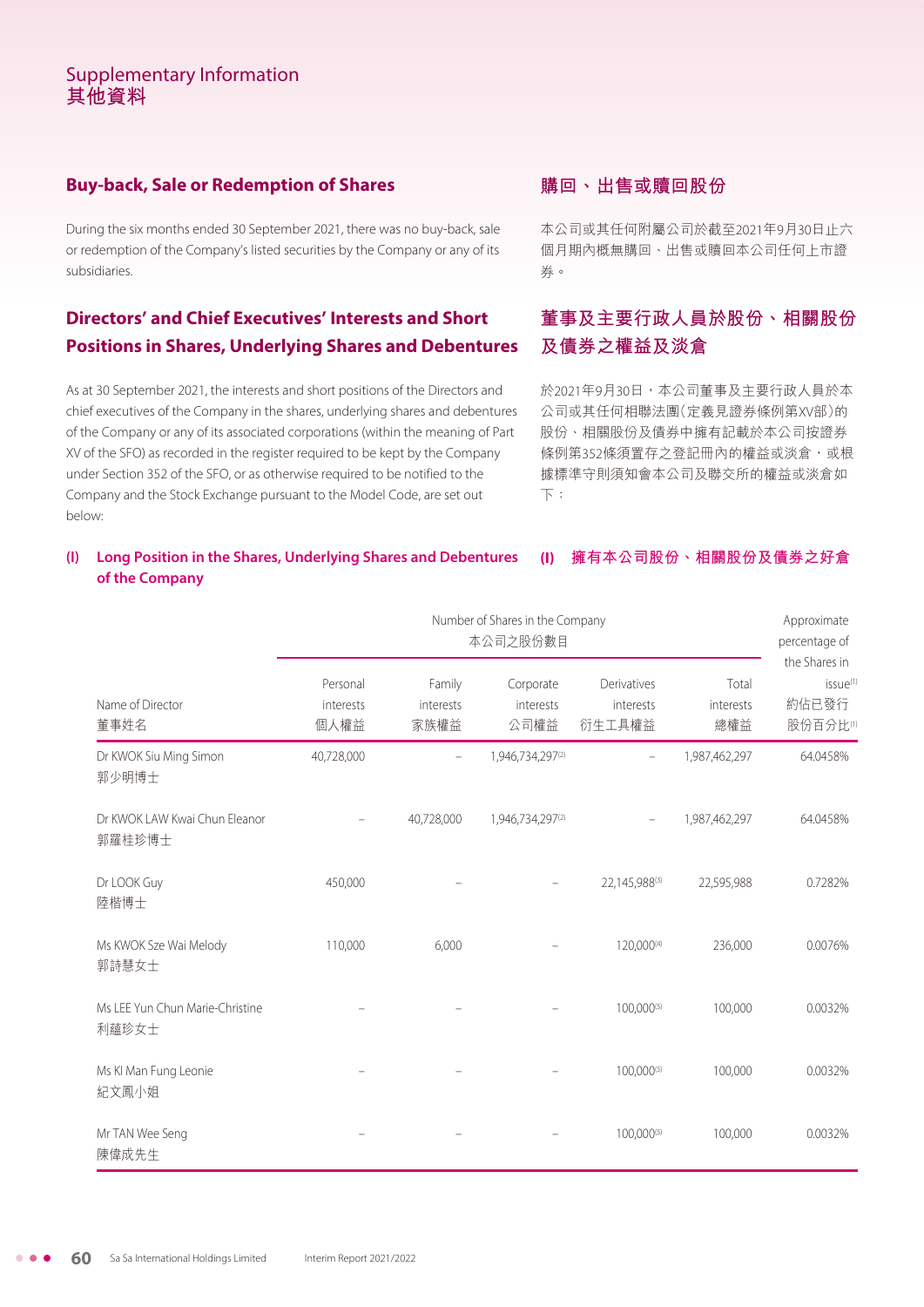**(I) Long Position in the Shares, Underlying Shares and Debentures of the Company (continued)**

#### Notes:

- (1) Based on 3,103,189,458 Shares in issue as at 30 September 2021.
- (2) These Shares are held as to 1,506,926,594 Shares by Sunrise Height Incorporated, as to 438,407,703 Shares by Green Ravine Limited and as to 1,400,000 Shares by Million Fidelity International Limited. All these companies are owned as to 50% each by Dr KWOK Siu Ming Simon and Dr KWOK LAW Kwai Chun Eleanor.
- (3) Details of Dr LOOK Guy's derivatives interests in the shares of the Company for the six months ended 30 September 2021 are disclosed in the share options section on page 53 of this report.
- (4) Details of Ms KWOK Sze Wai Melody's derivatives interests in the shares of the Company for the six months ended 30 September 2021 are disclosed in the share options section on pages 53 & 56 of this report.
- (5) Details of the derivatives interests in the shares of the Company of the nonexecutive directors (including INEDs) for the six months ended 30 September 2021 are disclosed in the share options section on page 56 of this report.

## **董事及主要行政人員於股份、相關股份 及債券之權益及淡倉(續)**

#### **(I) 擁有本公司股份、相關股份及債券之好倉 (續)**

附註:

- (1) 根據於2021年9月30日的已發行股份3,103,189,458股 計算。
- (2) 該等股份其中1,506,926,594股由Sunrise Height Incorporated持有,438,407,703股由Green Ravine  $L$ imited持有,而1,400,000股由萬揚國際有限公司持 有。郭少明博士及郭羅桂珍博士各持有50%權益。
- (3) 有關陸楷博士於截至2021年9月30日止六個月期間 擁有股份之衍生工具權益的詳情已於本報告第53頁 之購股權部份披露。
- (4) 有關郭詩慧女士於截至2021年9月30日止六個月期 間擁有股份之衍生工具權益的詳情已於本報告第53 頁及56頁之購股權部份披露。
- (5) 有關非執行董事(包括獨立非執行董事)於截至2021 年9月30日止六個月期間擁有股份之衍生工具權益 的詳情已於本報告第56頁之購股權部份披露。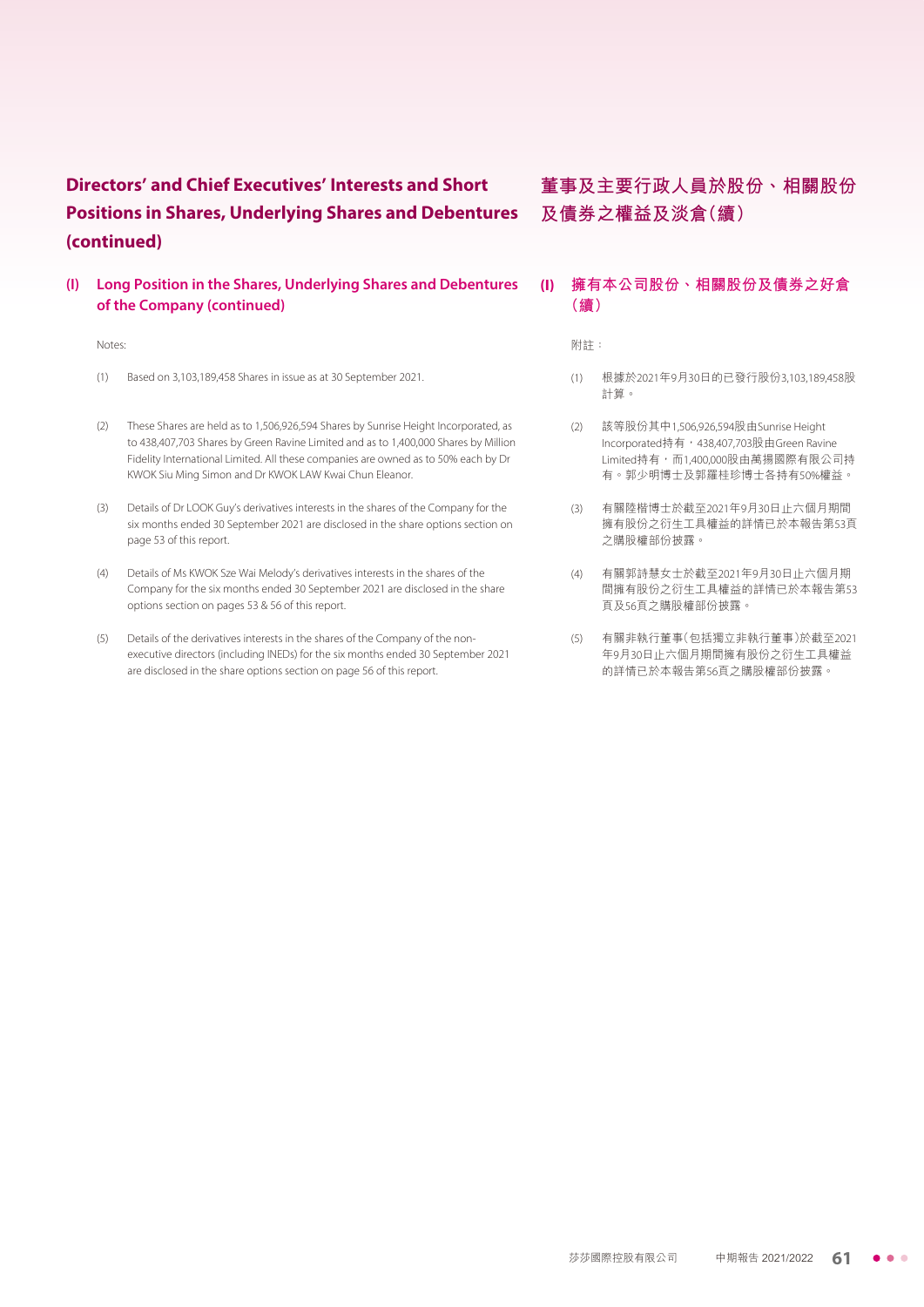## **Directors' and Chief Executives' Interests and Short Positions in Shares, Underlying Shares and Debentures (continued)**

#### **(II) Long Position in the Shares, Underlying Shares and Debentures of Associated Corporations**

Dr KWOK Siu Ming Simon and Dr KWOK LAW Kwai Chun Eleanor are each taken to be interested in all the issued non-voting deferred shares (the "Deferred Shares") of Base Sun Investment Limited ("Base Sun"), Matford Trading Limited ("Matford"), Sa Sa Cosmetic Company Limited and Sa Sa Investment (HK) Limited, all of which are wholly-owned subsidiaries of the Company. Details of interests in the Deferred Shares as at 30 September 2021 are set out below:

**董事及主要行政人員於股份、相關股份 及債券之權益及淡倉(續)**

### **(II) 擁有相聯法團股份、相關股份及債券之好 倉**

郭少明博士及郭羅桂珍博士分別被視為擁有鵬 日投資有限公司(「鵬日」)、美福貿易有限公司 (「美福」)、莎莎化粧品有限公司及莎莎投資(香 港)有限公司之全部已發行無投票權遞延股份 (「遞延股份」)之權益,前述公司均為本公司全 資附屬公司。於2021年9月30日,遞延股份之權 益詳情載列如下:

|                                               |                               |                             | Dr KWOK Siu Ming Simon: Number of Deferred Shares in associated corporation<br>郭少明博士:相聯法團之遞延股份數目 |                            |                           | Percentage of<br>shareholding<br>to all<br>the Deferred<br>Shares of<br>associated<br>corporation |
|-----------------------------------------------|-------------------------------|-----------------------------|--------------------------------------------------------------------------------------------------|----------------------------|---------------------------|---------------------------------------------------------------------------------------------------|
| Name of associated<br>corporation<br>相聯法團名稱   | Personal<br>interests<br>個人權益 | Family<br>interests<br>家族權益 | Corporate<br>interests<br>公司權益                                                                   | Other<br>interests<br>其他權益 | Total<br>interests<br>總權益 | 佔相聯法團之<br>所有遞延股份<br>百分比                                                                           |
| Base Sun Investment Limited<br>鵬日投資有限公司       |                               |                             | $2^{(1)}$                                                                                        |                            | 2                         | 100%                                                                                              |
| Matford Trading Limited<br>美福貿易有限公司           | $3^{(2)}$                     |                             |                                                                                                  |                            | 3                         | 50%                                                                                               |
| Sa Sa Cosmetic Company Limited<br>莎莎化粧品有限公司   |                               |                             |                                                                                                  |                            |                           | 50%                                                                                               |
| Sa Sa Investment (HK) Limited<br>莎莎投資(香港)有限公司 |                               |                             |                                                                                                  |                            |                           | 50%                                                                                               |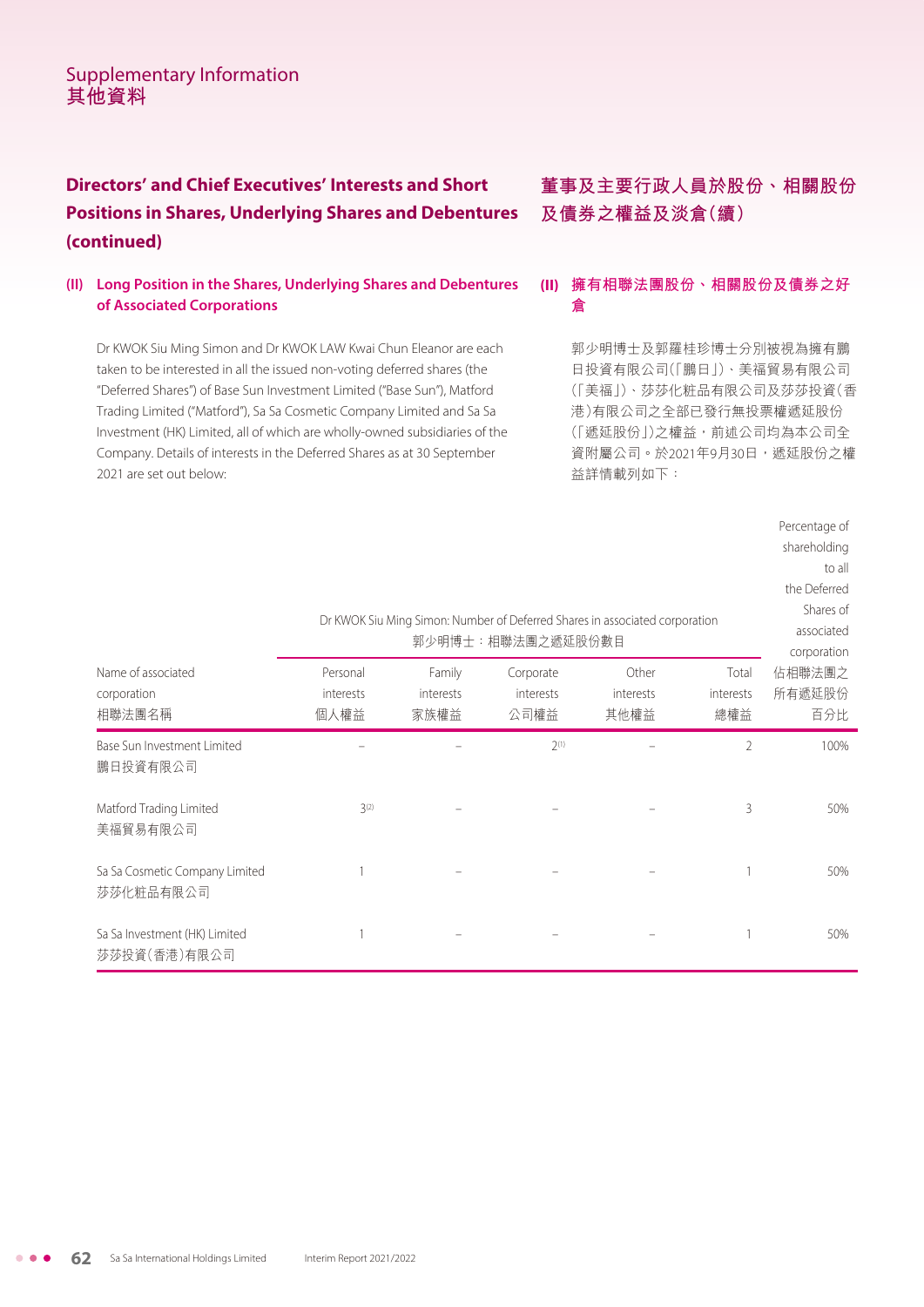## **Directors' and Chief Executives' Interests and Short Positions in Shares, Underlying Shares and Debentures (continued)**

**(II) Long Position in the Shares, Underlying Shares and Debentures of Associated Corporations (continued)**

## **董事及主要行政人員於股份、相關股份 及債券之權益及淡倉(續)**

#### **(II) 擁有相聯法團股份、相關股份及債券之好 倉(續)**

Percentage of shareholding

|                                               |                               |                             | Dr KWOK LAW Kwai Chun Eleanor: Number of Deferred Shares in associated corporation<br>郭羅桂珍博士:相聯法團之遞延股份數目 |                            |                           | to all<br>the Deferred<br>Shares of<br>associated<br>corporation |
|-----------------------------------------------|-------------------------------|-----------------------------|----------------------------------------------------------------------------------------------------------|----------------------------|---------------------------|------------------------------------------------------------------|
| Name of associated<br>corporation<br>相聯法團名稱   | Personal<br>interests<br>個人權益 | Family<br>interests<br>家族權益 | Corporate<br>interests<br>公司權益                                                                           | Other<br>interests<br>其他權益 | Total<br>interests<br>總權益 | 佔相聯法團之<br>所有遞延股份<br>百分比                                          |
| Base Sun Investment Limited<br>鵬日投資有限公司       |                               |                             | $2^{(1)}$                                                                                                |                            | $\overline{2}$            | 100%                                                             |
| Matford Trading Limited<br>美福貿易有限公司           | 3(3)                          |                             |                                                                                                          |                            | 3                         | 50%                                                              |
| Sa Sa Cosmetic Company Limited<br>莎莎化粧品有限公司   |                               |                             |                                                                                                          |                            |                           | 50%                                                              |
| Sa Sa Investment (HK) Limited<br>莎莎投資(香港)有限公司 |                               |                             |                                                                                                          |                            |                           | 50%                                                              |

#### Notes:

- (1) Dr KWOK Siu Ming Simon and Dr KWOK LAW Kwai Chun Eleanor together hold two Deferred Shares in Base Sun through Win Win Group International Limited ("Win Win") and Modern Capital Investment Limited ("Modern Capital"). Win Win and Modern Capital are companies beneficially owned as to 50% each by Dr KWOK Siu Ming Simon and Dr KWOK LAW Kwai Chun Eleanor and each of Win Win and Modern Capital holds one Deferred Share in Base Sun.
- (2) Dr KWOK Siu Ming Simon holds three Deferred Shares in Matford through Mr YUNG Leung Wai Tony who acts as a nominee shareholder.
- (3) Dr KWOK LAW Kwai Chun Eleanor holds three Deferred Shares in Matford through Ms KWOK Lai Yee Mabel who acts as a nominee shareholder.

Save as disclosed above, no director or chief executive of the Company has any interests or short position in the shares, underlying shares and debentures of the Company or any of its associated corporations (within the meaning of Part XV of the SFO) as recorded in the register required to be kept by the Company under Section 352 of the SFO, or as otherwise required to be notified to the Company and the Stock Exchange pursuant to the Model Code.

#### 附註:

- (1) 郭少明博士及郭羅桂珍博士透過威威集團國際有 限公司(「威威」)及茂傑投資有限公司(「茂傑」)合 共持有鵬日2股遞延股份。郭少明博士及郭羅桂珍 博士各實益持有威威及茂傑50%權益,而威威和茂 傑各持有1股鵬日遞延股份。
- (2) 郭少明博士透過容良偉先生(作為其代理人股東) 持有美福3股遞延股份。
- (3) 郭羅桂珍博士透過郭麗儀小姐(作為其代理人股 東)持有美福3股遞延股份。

除上文所披露者外,各董事及本公司主要行政人員 概無在本公司或其相聯法團(定義見證券條例第XV 部)的股份、相關股份及債券中擁有記載於本公司按 證券條例第352條須置存之登記冊內的權益或淡倉, 或根據標準守則須知會本公司及聯交所的權益或淡 倉。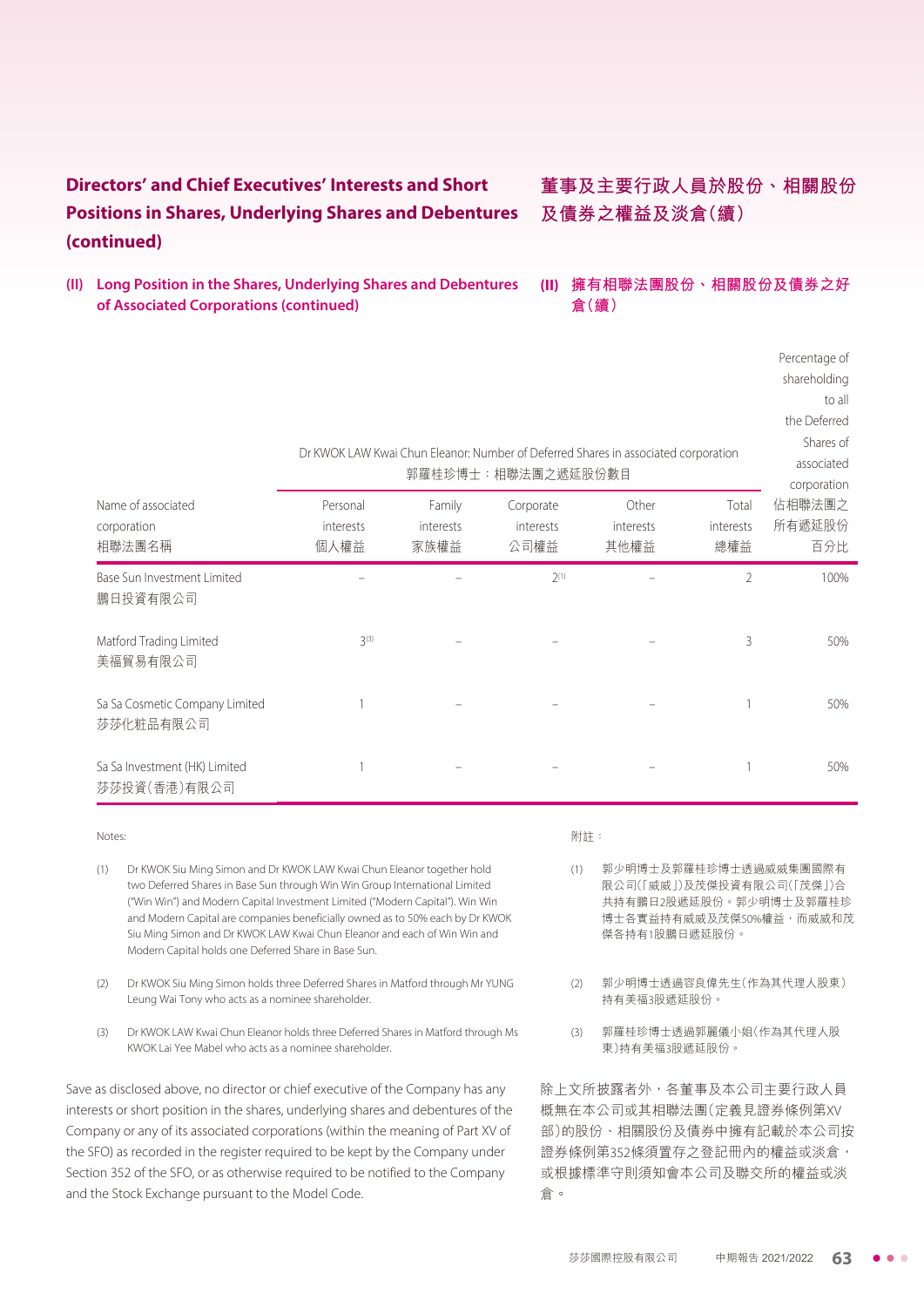## **Directors' Benefits from Rights to Acquire Shares or Debentures**

Save as disclosed under the share options section on pages 53 and 56, at no time during the period was the Company or its subsidiaries, a party to any arrangements which enabled the Directors (including their spouses or children under 18 years of age), to acquire benefits by means of acquisition of shares in or debenture of the Company or any other body corporate.

### **Interests and Short Positions in Shares and Underlying Shares of Substantial Shareholders**

As at 30 September 2021, Shareholders, other than a director or chief executive of the Company, who had interests and short positions in the Shares and underlying Shares of the Company which were recorded in the register of interests required to be kept by the Company under Section 336 of the SFO are as follows:

#### **Long Position of Substantial Shareholders in the Shares**

### **董事購買股份或債券權利之利益**

除於第53頁及56頁之購股權部分所披露者外,本公 司或其附屬公司於期內任何時間概無成為任何安排 之其中一方,令董事(包括彼等之配偶或18歲以下之 子女)可藉收購本公司或任何其他法人團體之股份或 債券而獲得利益。

## **主要股東於股份及相關股份之權益及淡 倉**

於2021年9月30日,根據證券條例第336條須置存之 登記冊內所載,下列人士(本公司任何董事或主要行 政人員除外)為股東,並於本公司的股份及相關股份 中擁有權益或淡倉:

#### **主要股東擁有本公司股份之好倉**

| Name of company<br>公司名稱                    | Capacity<br>身份            | No. of Shares held<br>持股量 | Approximate<br>percentage<br>of the Shares<br>in issue <sup>(1)</sup><br>約佔已發行股份之<br>百分比(1) |
|--------------------------------------------|---------------------------|---------------------------|---------------------------------------------------------------------------------------------|
| Sunrise Height Incorporated <sup>(2)</sup> | Beneficial owner<br>實益擁有人 | 1,506,926,594             | 48.56%                                                                                      |
| Green Ravine Limited <sup>(2)</sup>        | Beneficial owner<br>實益擁有人 | 438,407,703               | 14.13%                                                                                      |
| Notes:                                     | 附註:                       |                           |                                                                                             |

(1) Based on 3,103,189,458 Shares in issue as at 30 September 2021.

Dr KWOK Siu Ming Simon and Dr KWOK LAW Kwai Chun Eleanor.

(2) Both Sunrise Height Incorporated and Green Ravine Limited are owned as to 50% each by

#### 附註:

(1) 根據於2021年9月30日的已發行股份3,103,189,458股計算。

(2) 郭少明博士及郭羅桂珍博士各擁有Sunrise Height Incorporated及Green Ravine Limited 50%股權。